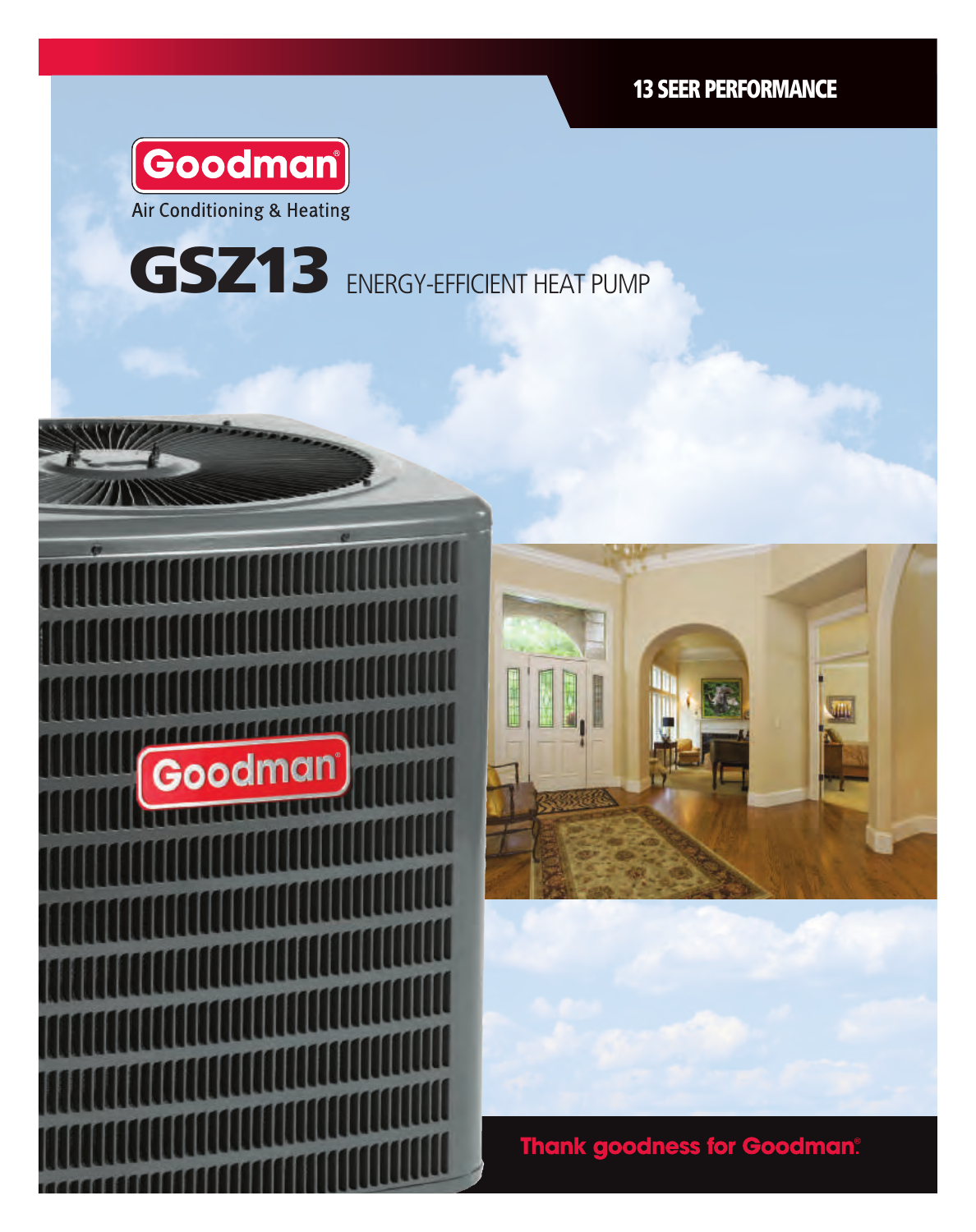

### ENERGY EFFICIENCY

As the owner of an efficient Goodman® brand GSZ13 R-410A Heat Pump, you have made one of the best purchasing decisions possible in the HVAC marketplace. At Goodman, we strive to build heating and air conditioning equipment that offers high performance, energy efficiency, durability, and an environment-complementing design – all at a price that will have you saying

### **"Thank goodness for Goodman.®"**

In particular, your Goodman brand GSZ13 Heat Pump will provide you with reliable cooling and heating at money-saving energy efficiency levels as compared to lower SEER heat pump units.



# COMFORT. SAVINGS. PERFORMANCE.

#### ENJOY THE COMFORT

You can count on your Goodman brand GSZ13 Heat Pump to keep you cool on even the hottest summer days and warm on the coldest winter nights. Your Goodman brand heat pump starts with a high-performance, energy-efficient compressor, which operates in tandem with our high-efficiency coil. The coil is made of rifled refrigeration-grade copper tubing and corrugated aluminum fins in a design that maximizes surface area. These high-quality components together cool your home effectively.

#### QUIET YOU CAN COUNT ON

We know that the last thing you want to hear at night is a noisy heat pump starting up. So, we build our Goodman brand GSZ13 Heat Pumps with sound-dampening features that help ensure that your cooling system doesn't interfere with a good night's sleep. We rely on a quiet condenser fan system – a three-bladed fan and a unique louvered sound-control top – to reduce fan-related noise. Your Goodman brand GSZ13 Heat Pump will keep your home cool and comfortable, year after year.



**Goodman's SMARTCOIL 5mm tube condensing coil design optimizes the heat transfer ability of R-410A refrigerant compared to standard 3/8"copper tubing.**

### SMARTCOIL™ TECHNOLOGY SMALLER IS SMARTER

 Long ago the HVAC industry determined that the combination of copper tubing and aluminum fins provided the most efficient transfer of thermal heat available. Today, the Goodman brand has improved upon this industry standard by making the condenser coil copper tubing smaller and smarter. The result is a heat pump unit that can offer high efficiency, use less refrigerant, and deliver moneysaving and energy-saving comfort to you for years and years.

> R-410 REFRIGERAN

#### R-410A REFRIGERANT

Compared to lower SEER, R-22 refrigerant units, your new Goodman brand GSZ13 Heat Pump system will not only provide you with moneysaving cooling performance for many years, but it also features R-410A refrigerant. This refrigerant does not contain chlorine.

Introduced in 1995, R-410A refrigerant has helped increase the durability and reliability of heat pump compressors.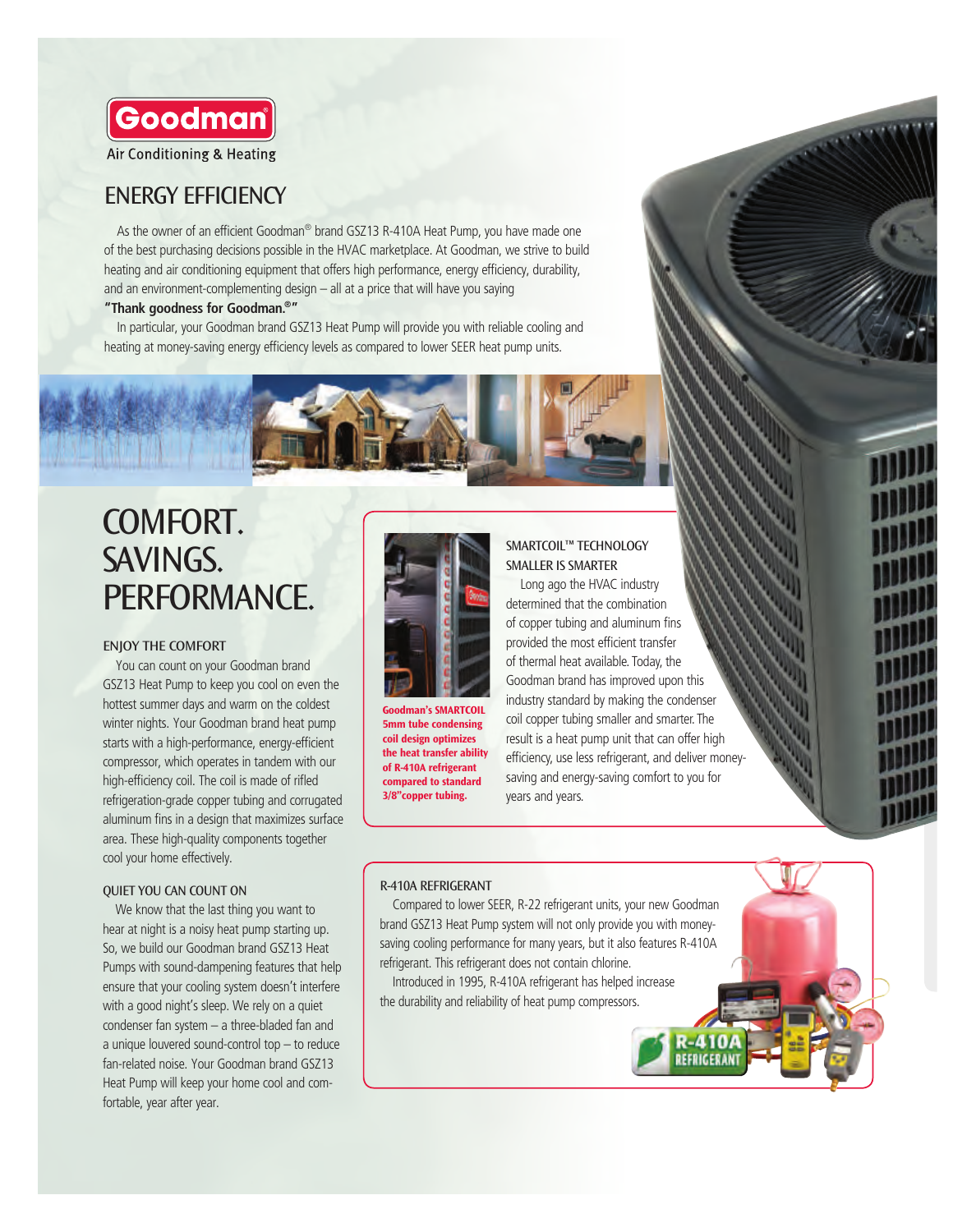

## IMPRESSIVE FEATURES AND BENEFITS: **GOODMAN® BRAND GSZ13 R-410A ENERGY-EFFICIENT HEAT PUMP**

- A high-performance, energy-efficient compressor
- Service valves with sweat connections and easy-access gauge ports
- Factory-installed, bi-flow liquid line filter drier
- SmartShift™ Defrost Technology with short-cycle protection
- 5mm SmartCoil™ condenser coil in select models
- Brass liquid and suction line service valves
- Copper tube/aluminum fin condenser coil
- Reliable time-initiated, temperature terminated defrost control
- Contactor with lug connection
- Ground lug connection
- Louvered sound control top design

Talk to your Goodman brand dealer about opportunities to optimize the efficiency of your new unit.

# **OUTSTANDING** WARRANTY\* PROTECTION



\* Complete warranty details available from your local dealer or at www.goodmanmfg.com. To receive the 10-year Parts Limited Warranty, online registration must be completed within 60 days of installation. Online registration is not required in California or Quebec.

## ADDITIONAL INFORMATION

Before purchasing this appliance, read important information about its estimated annual energy consumption, yearly operating cost, or energy efficiency rating that is available from your retailer.



**Thank goodness for Goodman:**